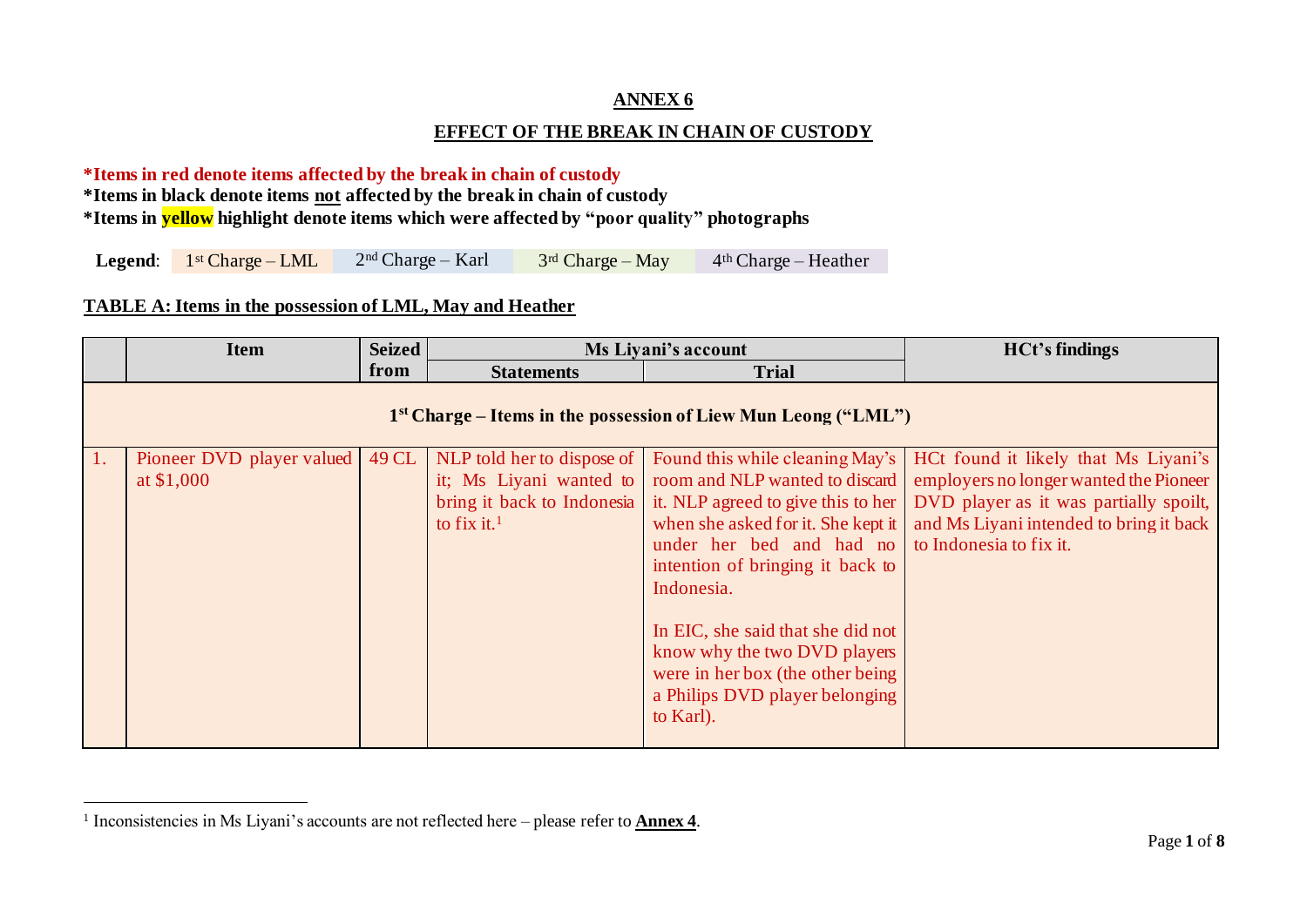|                  | <b>Item</b>                                                                         | <b>Seized</b> |                                                                                      | Ms Liyani's account                                                                                                                          | <b>HCt's findings</b>                                                                                                                                            |  |  |  |
|------------------|-------------------------------------------------------------------------------------|---------------|--------------------------------------------------------------------------------------|----------------------------------------------------------------------------------------------------------------------------------------------|------------------------------------------------------------------------------------------------------------------------------------------------------------------|--|--|--|
|                  |                                                                                     | from          | <b>Statements</b>                                                                    | <b>Trial</b>                                                                                                                                 |                                                                                                                                                                  |  |  |  |
| 2.<br>3.         | Brown 'Longchamp' bag<br>valued at \$200<br>'Longchamp'<br>Blue<br>bag              | Ms<br>Liyani  | Found the two bags in a<br>luggage bag / abandoned<br>suitcase near 49 CL.           | Found the two bags in a big bag<br>near the rubbish bin at 49D<br>Chancery Lane.                                                             | LML could not specifically identify this<br>bag as one of the Longchamp bags that<br>had gone missing.                                                           |  |  |  |
|                  | valued at \$200                                                                     |               |                                                                                      | She<br>carried<br>the<br>brown<br>Longchamp bag as she left 49<br>CL on the day of her termination.                                          | Trial Judge did not consider Ms<br>Liyani's evidence that she carried the<br>brown Longchamp bag on the day of her<br>dismissal.                                 |  |  |  |
|                  | 3rd Charge – Items in the possession of May Liew ("May")                            |               |                                                                                      |                                                                                                                                              |                                                                                                                                                                  |  |  |  |
| $\overline{4}$ . | leather<br><b>Vacheron</b><br>One<br>Constantin' watch<br>with<br>unknown value     | 49 CL         | 2 <sup>nd</sup> statement: Gift from<br>Dya/Diah<br><b>VS</b>                        | Picked up watch from May's<br>rubbish bin in her room in<br>2011/2012.                                                                       | There was "more than a reasonable"<br>doubt" as to whether May had discarded<br>the two watches which were counterfeit<br>(one of them, the Vacheron Constantin, |  |  |  |
| 5.               | white-coloured<br>One<br>'Swatch' watch with orange-<br>coloured design valued at   | 49 CL         | 5 <sup>th</sup> statement: Picked up<br>from May's trash                             | Cannot remember if she found<br>this in May's or LML's trash.                                                                                | was not working).                                                                                                                                                |  |  |  |
|                  | \$75                                                                                |               |                                                                                      | Explained that she said it was a<br>gift from Diah in her statement<br>as the photo was "blurry" and did<br>not recognise the items clearly. |                                                                                                                                                                  |  |  |  |
| 6.               | One silver-coloured ring<br>with blue shiny stones valued<br>at \$150               | 49 CL         | statement: Kept this<br>2 <sup>nd</sup><br>after May told her to throw<br>this away. | Found in May's rubbish bin.                                                                                                                  | The Judge found that the Prosecution<br>did not prove beyond a reasonable<br>doubt that May had not discarded the<br>rest of the assorted jewellery and          |  |  |  |
| 7.               | One pair of silver-coloured<br>earrings with white opaque<br>stones valued at \$150 | 49 CL         | 2 <sup>nd</sup> statement: Kept this<br>after May told her to throw<br>this away     | Found in May's trash.                                                                                                                        | fashion accessories.                                                                                                                                             |  |  |  |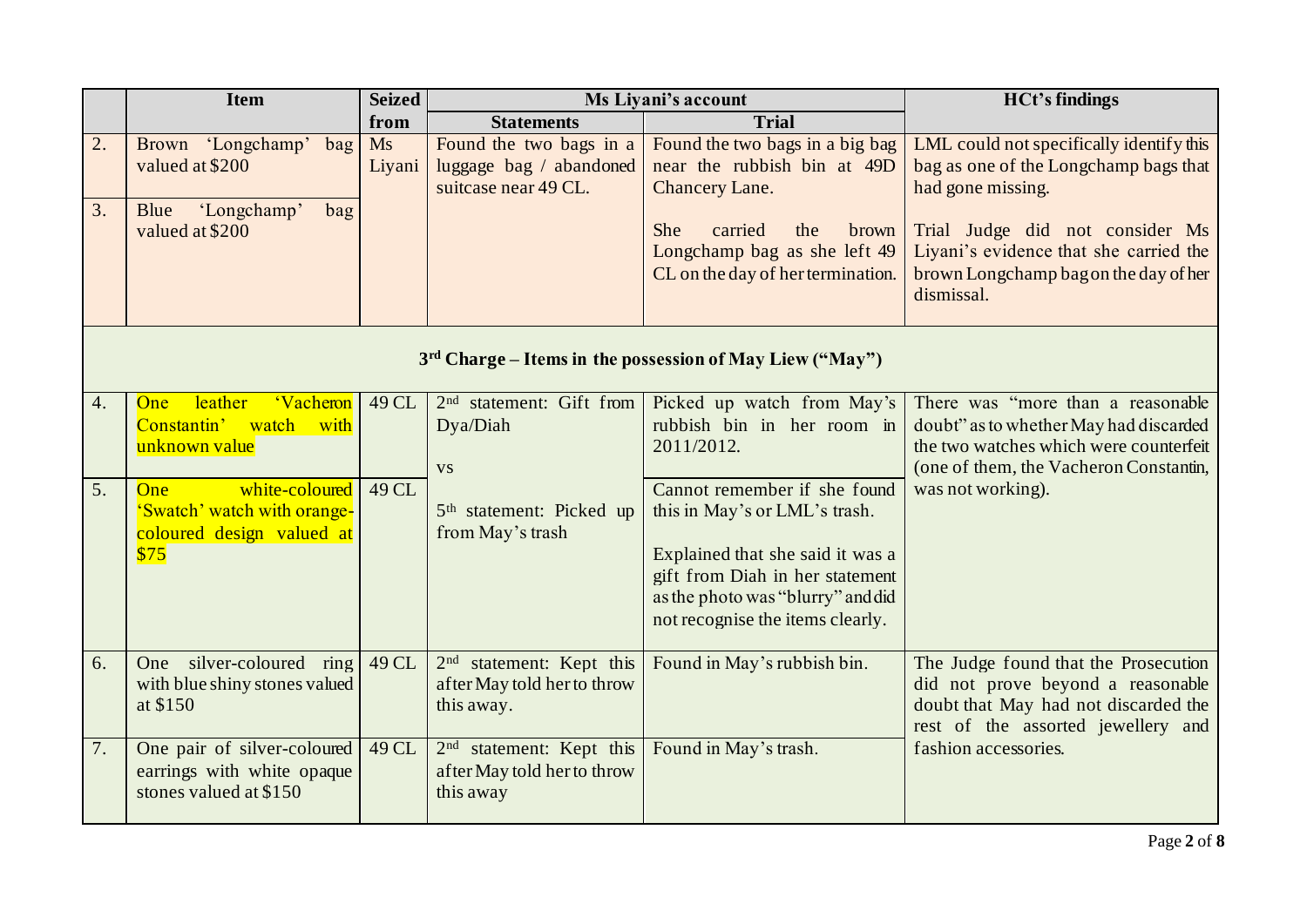|     | <b>Item</b>                                                                 | <b>Seized</b> | Ms Liyani's account                                                                                                                                                                                |                                                                                                                                                                                                                        | <b>HCt's findings</b>                                                                                                                                                                                                                                                                                                                                                                                            |
|-----|-----------------------------------------------------------------------------|---------------|----------------------------------------------------------------------------------------------------------------------------------------------------------------------------------------------------|------------------------------------------------------------------------------------------------------------------------------------------------------------------------------------------------------------------------|------------------------------------------------------------------------------------------------------------------------------------------------------------------------------------------------------------------------------------------------------------------------------------------------------------------------------------------------------------------------------------------------------------------|
|     |                                                                             | from          | <b>Statements</b>                                                                                                                                                                                  | <b>Trial</b>                                                                                                                                                                                                           |                                                                                                                                                                                                                                                                                                                                                                                                                  |
|     |                                                                             |               | <b>VS</b><br>5 <sup>th</sup> statement: Found in<br>May's trash.                                                                                                                                   |                                                                                                                                                                                                                        |                                                                                                                                                                                                                                                                                                                                                                                                                  |
| 8.  | One yellow-coloured earning<br>with one white opaque ball<br>valued at \$75 | 49 CL         | 5 <sup>th</sup> statement: Bought this<br>from Lucky Plaza.                                                                                                                                        | Found in May's trash.                                                                                                                                                                                                  |                                                                                                                                                                                                                                                                                                                                                                                                                  |
| 9.  | An assortment of fashion<br>accessories valued at \$400                     | 49 CL         | $2nd$ statement: May asked<br>her to throw these away<br><b>VS</b><br>5 <sup>th</sup> statement: Picked up<br>from May's trash                                                                     | Purchased<br>the<br>pearl<br>hook<br>earrings (P1-33) from Taka<br>Jewellery and the single earring<br>(P1-38) from Lucky Plaza<br>(which was originally in a pair).<br>Found the rest of the items in<br>May's trash. | The Judge preferred Ms Liyani's<br>evidence that she had purchased the<br>pearl hook earrings (P1-33) and the<br>single earning (P1-38), which was<br>originally in a pair and these items did<br>not belong to May, contrary to what<br>May had claimed.<br>Prosecution did not prove beyond a<br>reasonable doubt that May had not<br>discarded the rest of the assorted<br>jewellery and fashion accessories. |
| 10. | One pair of black Gucci<br>sunglasses valued at \$250                       | 49 CL         | $2nd$ statement: Given to her<br>by previous maid who said<br>she did not want to bring<br>the sunglasses back.<br><b>VS</b><br>5 <sup>th</sup> statement: Found it in<br>the cupboard of her room | Found it in the cupboard of her<br>room when she started working<br>in 49 CL. Does not know who it<br>belongs to.<br>Did not intend to bring it back to<br>Indonesia, but packed it in a<br>rush.                      | The Judge found that she<br>had<br>inadvertently packed this into her<br>luggage, because she was in a rush: GD<br>at [195]<br>The break in the chain of custody of<br>evidence also rendered the conviction<br>unsafe.                                                                                                                                                                                          |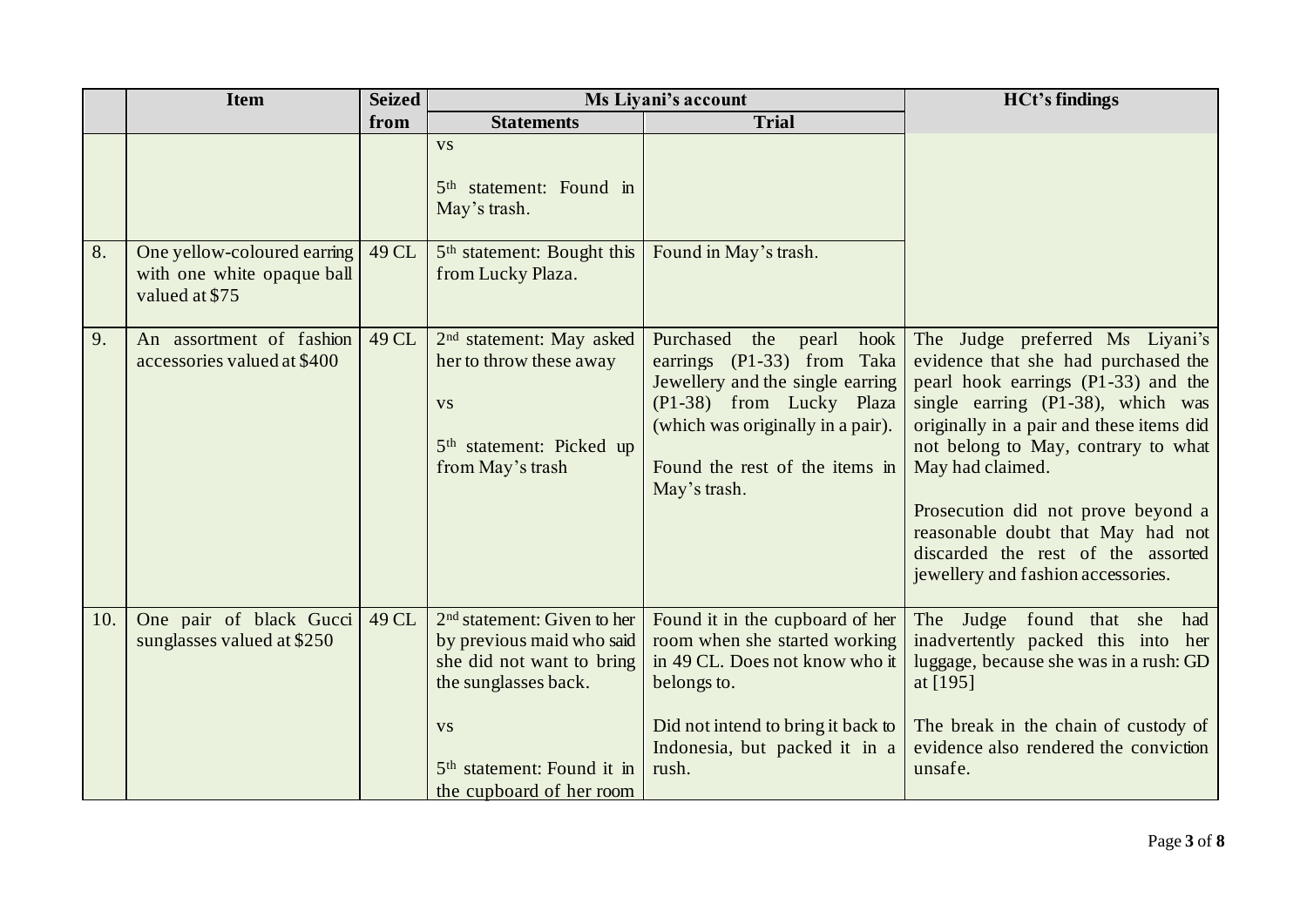|     | <b>Item</b>                                                       | <b>Seized</b> | Ms Liyani's account                       |                              |              | <b>HCt's findings</b> |      |                                                                                                                                                                                               |
|-----|-------------------------------------------------------------------|---------------|-------------------------------------------|------------------------------|--------------|-----------------------|------|-----------------------------------------------------------------------------------------------------------------------------------------------------------------------------------------------|
|     |                                                                   | from          | <b>Statements</b>                         |                              | <b>Trial</b> |                       |      |                                                                                                                                                                                               |
|     |                                                                   |               | when she started working<br>at 49 CL.     |                              |              |                       |      | <i>*This was not packed into her luggage,</i><br>but was seized from one of the boxes at<br>49 CL.<br>**There can be no break in the chain of<br>custody because she packed it in<br>herself. |
|     | $4th$ Charge – Items in the possession of Heather Lim ("Heather") |               |                                           |                              |              |                       |      |                                                                                                                                                                                               |
| 11. | One purple-coloured 'Prada'                                       | Ms            | 5 <sup>th</sup> statement: Found this in  | Retrieved                    | from         | Karl                  | and  | The Prosecution had not proved beyond                                                                                                                                                         |
|     | bag valued at $$1,000$                                            | Liyani        | abandoned suitcase near                   | Heather's                    | trash        | when                  | they | a reasonable doubt that Heather had not                                                                                                                                                       |
|     |                                                                   |               | rubbish area outside 49D                  | moved to 39 CL.              |              |                       |      | in fact discarded the Prada bag with                                                                                                                                                          |
|     |                                                                   |               | CL.                                       |                              |              |                       |      | frays at the edges and the Gucci<br>sunglasses with red stains together with                                                                                                                  |
| 12. | One pair of black-coloured                                        |               | statement: Found in<br>5 <sup>th</sup>    | Retrieved                    | from         | Karl                  | and  | a lot of other trash when Karl and                                                                                                                                                            |
|     | 'Gucci' sunglasses with red<br>stains valued at \$500             |               | Karl's trash bags when he<br>moved house. | Heather's<br>moved to 39 CL. | trash        | when                  | they | Heather were moving house.                                                                                                                                                                    |
|     |                                                                   |               |                                           |                              |              |                       |      |                                                                                                                                                                                               |

Note:

The table above does not include a black Gucci wallet and a black Braun Buffel wallet which were removed from the 2<sup>nd</sup> charge by the Trial Judge. These were items seized from Ms Liyani and are similarly not affected by the break in chain of custody.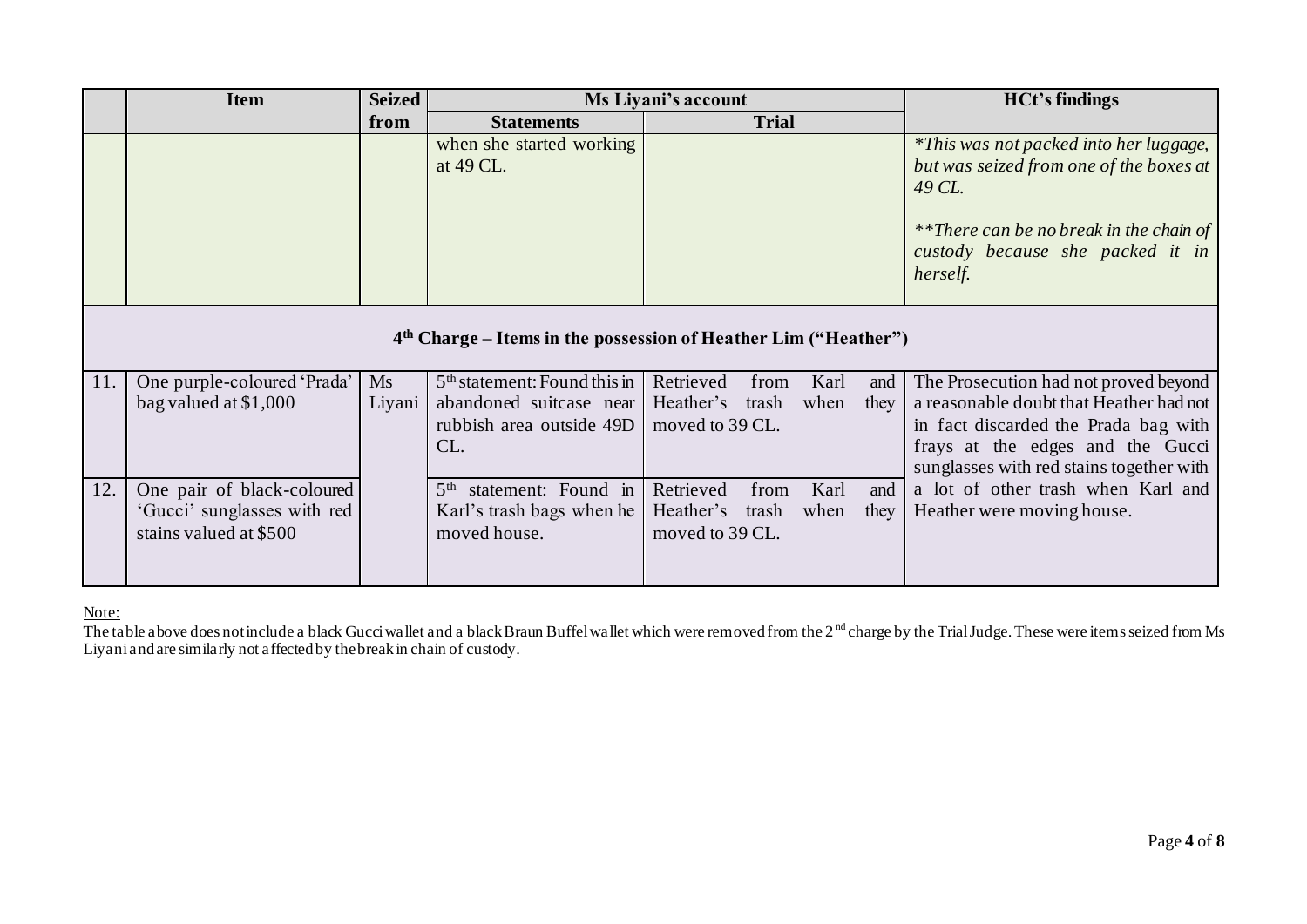# **TABLE B: Items in the possession of Karl**

| S/n | <b>Item</b>                                                  | <b>Seized</b> |                                                                                                                                                                                                                                                                                                                                                                                                                                                                                                   | Ms Liyani's account                                                                                                                                                                                                                                                                                                                                                                                                                                                                                                                                                                                       | <b>HCt's findings</b>                                                                                                                                                                                                                                                                                                                                                                                                                                                                  |  |  |  |  |
|-----|--------------------------------------------------------------|---------------|---------------------------------------------------------------------------------------------------------------------------------------------------------------------------------------------------------------------------------------------------------------------------------------------------------------------------------------------------------------------------------------------------------------------------------------------------------------------------------------------------|-----------------------------------------------------------------------------------------------------------------------------------------------------------------------------------------------------------------------------------------------------------------------------------------------------------------------------------------------------------------------------------------------------------------------------------------------------------------------------------------------------------------------------------------------------------------------------------------------------------|----------------------------------------------------------------------------------------------------------------------------------------------------------------------------------------------------------------------------------------------------------------------------------------------------------------------------------------------------------------------------------------------------------------------------------------------------------------------------------------|--|--|--|--|
|     |                                                              | from          | <b>Statements</b>                                                                                                                                                                                                                                                                                                                                                                                                                                                                                 | <b>Trial</b>                                                                                                                                                                                                                                                                                                                                                                                                                                                                                                                                                                                              |                                                                                                                                                                                                                                                                                                                                                                                                                                                                                        |  |  |  |  |
|     | $2nd$ Charge – Items in the possession of Karl Liew ("Karl") |               |                                                                                                                                                                                                                                                                                                                                                                                                                                                                                                   |                                                                                                                                                                                                                                                                                                                                                                                                                                                                                                                                                                                                           |                                                                                                                                                                                                                                                                                                                                                                                                                                                                                        |  |  |  |  |
| 13. | 120 pieces of clothing valued<br>at $$150$ each              | 39 CL         | Admits to taking 10-15<br>pieces of men's clothing<br>informing<br>without<br>LML/NLP.<br>Unsure why so many<br>men's clothes were found into the boxes.<br>in the 3 boxes. Claims that<br>there were men's clothes<br>near the washing machine,<br>which she pulled down<br>onto the floor. Possible<br>that the drivers, in helping<br>pack items into the boxes,<br>had accidentally packed<br>those clothes into the 3<br>boxes. She did not check<br>the 3 boxes before they<br>were sealed. | In relation to the 10-15 items of<br>clothing she took, she explained<br>that NLP had given her<br>permission to take those clothes<br>in 2015, but she had not received<br>permission to pack those items<br>She stated that NLP had given<br>her permission to take the<br>clothes if Karl did not want the<br>clothes, then said that she did not<br>check with Karl as to whether he<br>wanted the 10-15 items of<br>clothing before taking them.<br>Some of the clothes were from<br>the black bag that Karl had given<br>his previous maid Jane, which<br>Ms Liyani did not pack into the<br>boxes. | Serious risk of contamination between<br>the clothing in the black bag, and the<br>items in the box.<br>No way of ascertaining which of the 115<br>pieces of clothing had been originally<br>packed into the boxes, and which came<br>from the black bag.<br>The presence of a "rag" supported the<br>defence that items in the black bag had<br>been packed into the boxes.<br>HCt did not address Ms Liyani's<br>admissions to taking 10-15 pieces of<br>clothing in her statements. |  |  |  |  |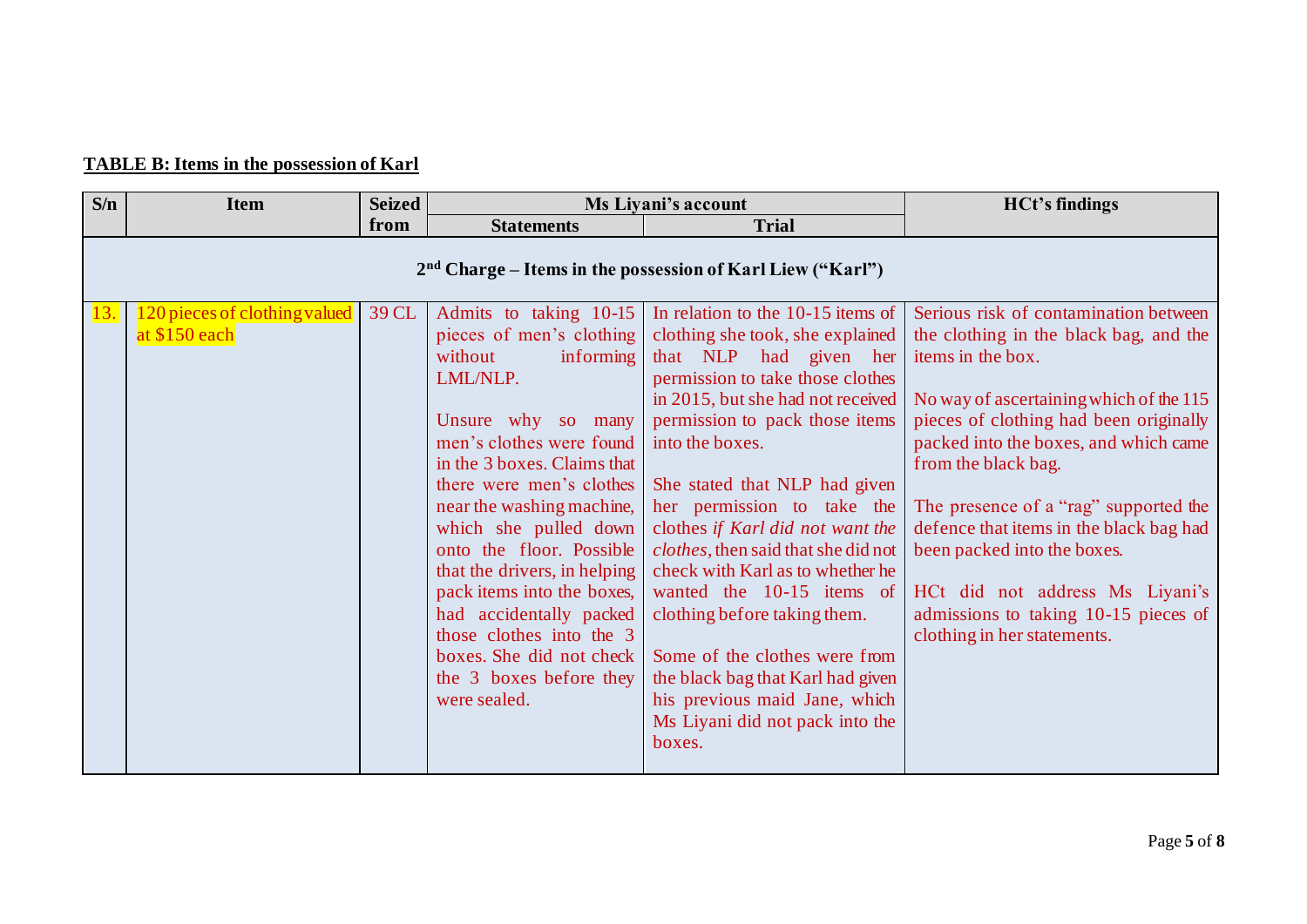| S/n | <b>Item</b>                             | <b>Seized</b> | Ms Liyani's account                                                                                                                                                                     |                                                                                                                                                                                                                                                                                                                                                    | <b>HCt's findings</b>                                                                                                                                                                                                                                                                |
|-----|-----------------------------------------|---------------|-----------------------------------------------------------------------------------------------------------------------------------------------------------------------------------------|----------------------------------------------------------------------------------------------------------------------------------------------------------------------------------------------------------------------------------------------------------------------------------------------------------------------------------------------------|--------------------------------------------------------------------------------------------------------------------------------------------------------------------------------------------------------------------------------------------------------------------------------------|
|     |                                         | from          | <b>Statements</b>                                                                                                                                                                       | <b>Trial</b>                                                                                                                                                                                                                                                                                                                                       |                                                                                                                                                                                                                                                                                      |
|     |                                         |               |                                                                                                                                                                                         | know how<br>the<br>Does not<br>following items got into the<br>boxes.<br>(See: ROP at pp 1761-1765;<br>photos P1A-6, P1A-8 to P1A-10<br>at pp 2836 to 2838)<br>21/120 – light blue t-shirt used as<br>a rag<br>$75/120$ – grey item<br>$80/120$ – black trousers<br>85/120<br>$92/120 - black$ coat<br>95/120 - black item ("not clear")<br>96/120 |                                                                                                                                                                                                                                                                                      |
| 14. | One blanket valued at \$500             | 39 CL         | 2 <sub>nd</sub><br>statement:<br>Bought<br>blanket from second-hand<br>shop                                                                                                             | May gave her the blanket and she<br>does not know who (i.e. whether<br>Robin or Ismail) put it in the 3<br>boxes.                                                                                                                                                                                                                                  | Karl's<br>The<br>Judge<br>rejected<br>uncorroborated evidence that these<br>items were in his possession.<br>May's claim that she had not given<br>these items to Ms Liyani may not have<br>been objective as her credibility was<br>tainted by Karl and LML's "improper<br>motive". |
| 15. | Three bedsheets valued at<br>\$100 each | 39 CL         | 2 <sup>nd</sup> statement: Bought one<br>bedsheet/ duvet cover<br>from Ikea.<br>5 <sup>th</sup> statement: Found a blue<br>bedsheet in her room when<br>she started working for<br>LML. | Bought one bedsheet from Ikea.<br>Received/retrieved other two<br>bedsheets from May who wanted<br>to discard them.<br>Similarly, does not know who<br>(i.e. whether Robin or Ismail)<br>put it in the 3 boxes.                                                                                                                                    |                                                                                                                                                                                                                                                                                      |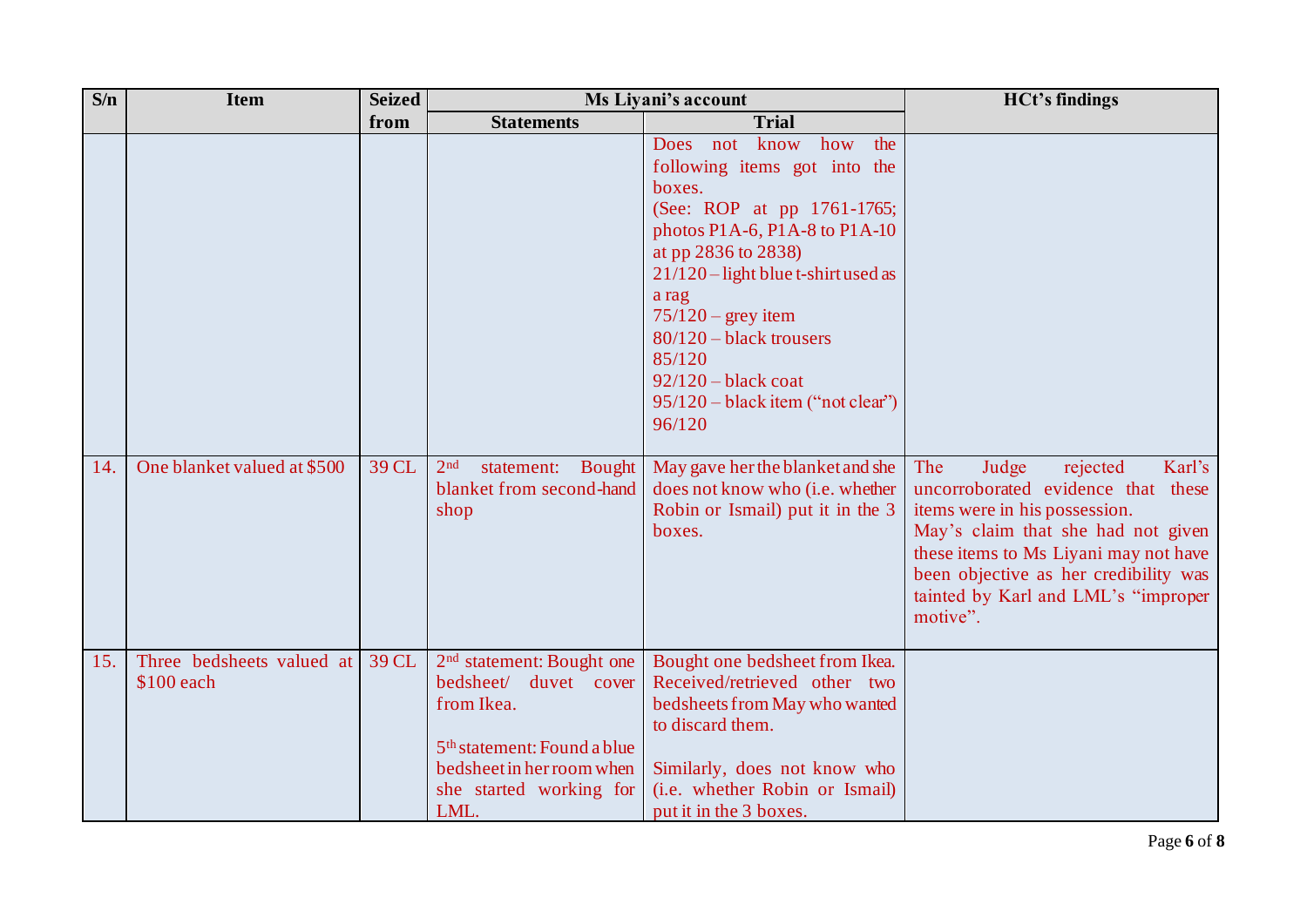| S/n | <b>Item</b>                                                                         | <b>Seized</b> |                                                                                                                                                                                                         | <b>Ms Livani's account</b>                                                                                                                                                                                                                                                                                                                                                                                                             | <b>HCt's findings</b>                                                                                                                                                                                                                                                                                               |
|-----|-------------------------------------------------------------------------------------|---------------|---------------------------------------------------------------------------------------------------------------------------------------------------------------------------------------------------------|----------------------------------------------------------------------------------------------------------------------------------------------------------------------------------------------------------------------------------------------------------------------------------------------------------------------------------------------------------------------------------------------------------------------------------------|---------------------------------------------------------------------------------------------------------------------------------------------------------------------------------------------------------------------------------------------------------------------------------------------------------------------|
|     |                                                                                     | from          | <b>Statements</b>                                                                                                                                                                                       | <b>Trial</b>                                                                                                                                                                                                                                                                                                                                                                                                                           |                                                                                                                                                                                                                                                                                                                     |
|     |                                                                                     |               |                                                                                                                                                                                                         |                                                                                                                                                                                                                                                                                                                                                                                                                                        |                                                                                                                                                                                                                                                                                                                     |
| 16. | One Philips DVD<br>player<br>worth \$150                                            | 39 CL         | 1 <sup>st</sup><br>statement:<br>Placed<br>outside the house to be<br>thrown away. Took it and<br>planned to bring it back to<br>Indonesia to have it fixed.<br>Told NLP that she will be<br>taking it. | NLP allowed her to use the<br>player (and a TV) in her room<br>during her employment in 2010.<br>She used the DVD player and the<br>TV in her room every day. She<br>did not intend to bring the DVD<br>player back to Indonesia, and left<br>it below the network box.<br>In EIC, she said that she did not<br>know why the two DVD players<br>were in her box (the other being<br>Pioneer DVD<br>player<br>the<br>belonging to LML). | Prosecution had not proven beyond a<br>reasonable doubt that Ms Liyani had<br>packed the player in the boxes, given<br>the chain of custody issue, and the<br>"improper motive" on the part of LML<br>and Karl.<br>There was a reasonable probability that<br>it was "simply added" to the list of<br>stolen items. |
| 17. | <sub>of</sub><br>An<br>assortment<br>kitchenware and<br>utensils<br>valued at \$300 | 39 CL         | 5 <sup>th</sup><br><b>Bought</b><br>statement:<br>items from second-hand<br>shop/                                                                                                                       | Bought items from second-hand<br>store, cash converter and NTUC<br>Fairprice.                                                                                                                                                                                                                                                                                                                                                          | Prosecution failed to prove that items<br>were in Karl's possession on the basis<br>of Karl's uncorroborated testimony<br>alone.                                                                                                                                                                                    |
| 18. | 'Helix' watch valued at \$50                                                        | Ms<br>Liyani  | 5 <sup>th</sup> statement: Found in the<br>cupboard of her room<br>when she started working.                                                                                                            | Found in Karl's rubbish bin<br>before renovations to 49 CL.<br>Denied giving the answer in her<br>statement, claimed she meant to<br>refer to the Gucci sunglasses.                                                                                                                                                                                                                                                                    | Karl said the watch was "ugly" and<br>could not recall if he had thrown it<br>away.                                                                                                                                                                                                                                 |
| 19. | 'Gerald Genta' watch valued<br>at \$25,000                                          | Ms<br>Liyani  | 5 <sup>th</sup> statement: Found in the<br>trash bags when Karl was<br>moving house.                                                                                                                    | Found in trash bags outside 49<br>CL the day after Karl moved<br>house.                                                                                                                                                                                                                                                                                                                                                                | HCt did not believe Karl's evidence that<br>he would not have thrown it away.                                                                                                                                                                                                                                       |